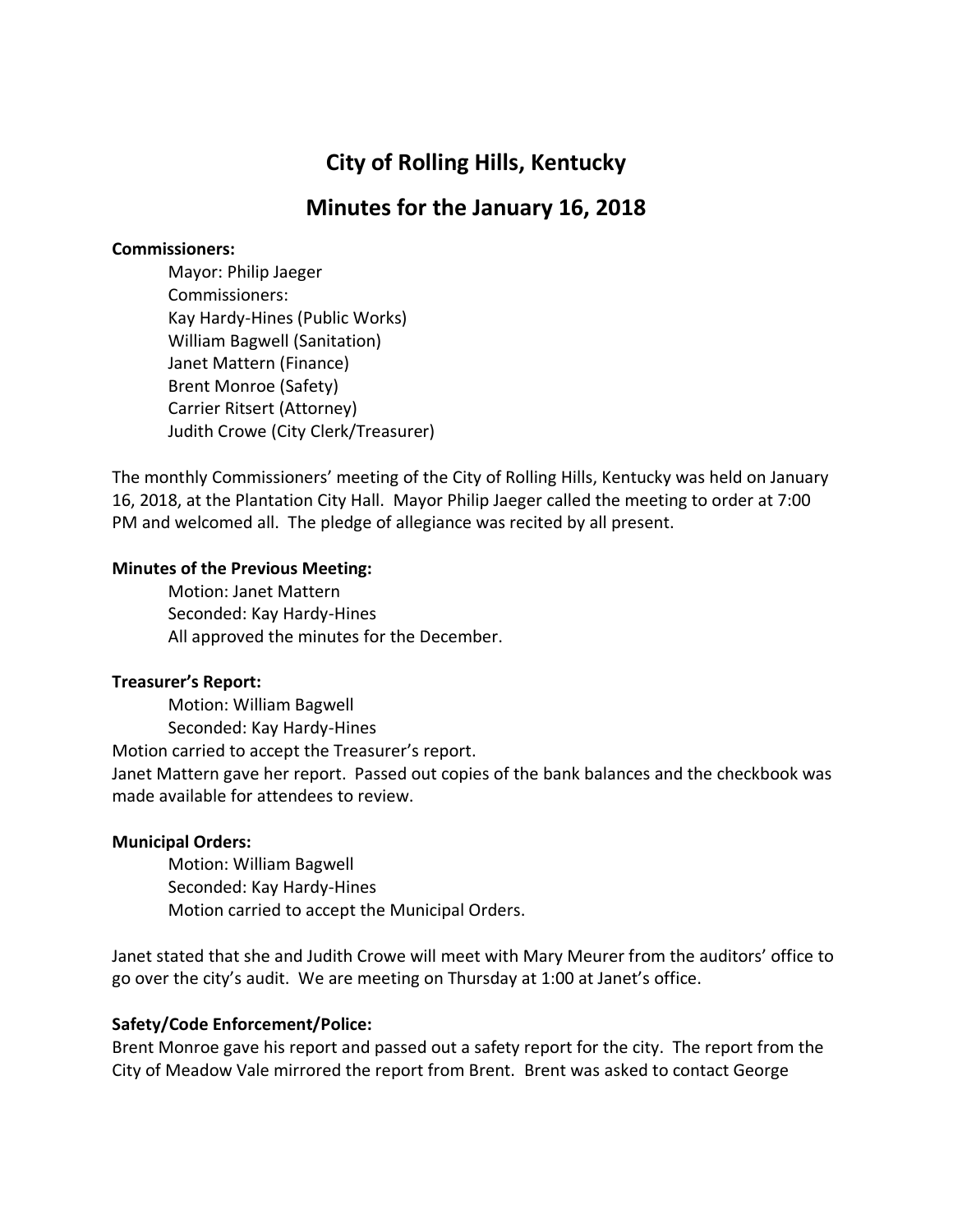Stewart about what citations he had issued, if he is unable to attend, Brent could report for him.

Mayor Jaeger stated that the stop signs would be going up the last week of January. Due to the weather, they were unable to inCarrie stated that she had received an email from Pam and the city is on the list to get a grant. Judy stated that KIPDA would help us with grant writing for getting the ordinances codified. We will table this until spring.

The City spending procedures was discussed again, and a motion was made by Janet Mattern to accept the new revision. Kay Hardy-Hines seconded. Motion carried by all to accept the new Municipal 2, Series 2018, relating to all city disbursements and spending.

Pay increases were discussed. Judy made copies of the pages from the 2016 Wage and Salary report for all commissioners to be able to compare and will discuss at the next meeting. The salary increase has to be decided on by May  $1<sup>st</sup>$ .

Vacant properties- Carrie stated that she will look to see what other cities have/or are doing with vacant properties. She suggested that the city look into assess fines to the property owners, who property is sitting. This may encourage them to do something with the property or dispose of it.

Carrie stated that the Mayor won to have one garbage service in the city, but all the cities within the city will keep what they have.

## **Sanitation:**

William Bagwell have his report and copies were available for all. He stated that one container was missed because it was not marked properly. The trash is not as bad behind the shopping center, but some decisions need to be made. It is recommended that letters be sent to the businesses, shopping center owners, apartment owners and apartment occupants that the city has a liter ordinance of \$500.00 and if catch littering or if there is excessive liter behind the shopping center, a fine will be issued. It was discussed that the shopping center owners need to have the garbage bins locked or enclosed so the trash can stay in its place.

#### **Public Works:**

Kay Hardy-Hines gave her report. She passed out copies of her report for all. She stated that shelving was purchased for the new unit, and everything was moved to it from the old one. She discussed that maybe we need to get signs stating that there is a fine for littering. Bill stated that there is one, but we are in need of more signs. Kay had contacted Safe-Ti-Co company and they stated that the signs would cost \$600.00 for 6 signs that would make 3 signs back to back. Janet Mattern made a motion to purchase doubled sided signs, 6 signs, at 3 locations. Brent Monroe seconded.

All approved to purchase the signs. Phil stated that he would contact Eagle Signs to see what the cost would be there, since they are doing all the other signs. The signs would read, \$500 FINE FOR LITTERING.

Kay had some bids for the coating of the streets, but if it goes over the \$20,000.00 limit, we will have to publish it in the paper. Phil stated that he would talk with Carrie about having it published in the paper.